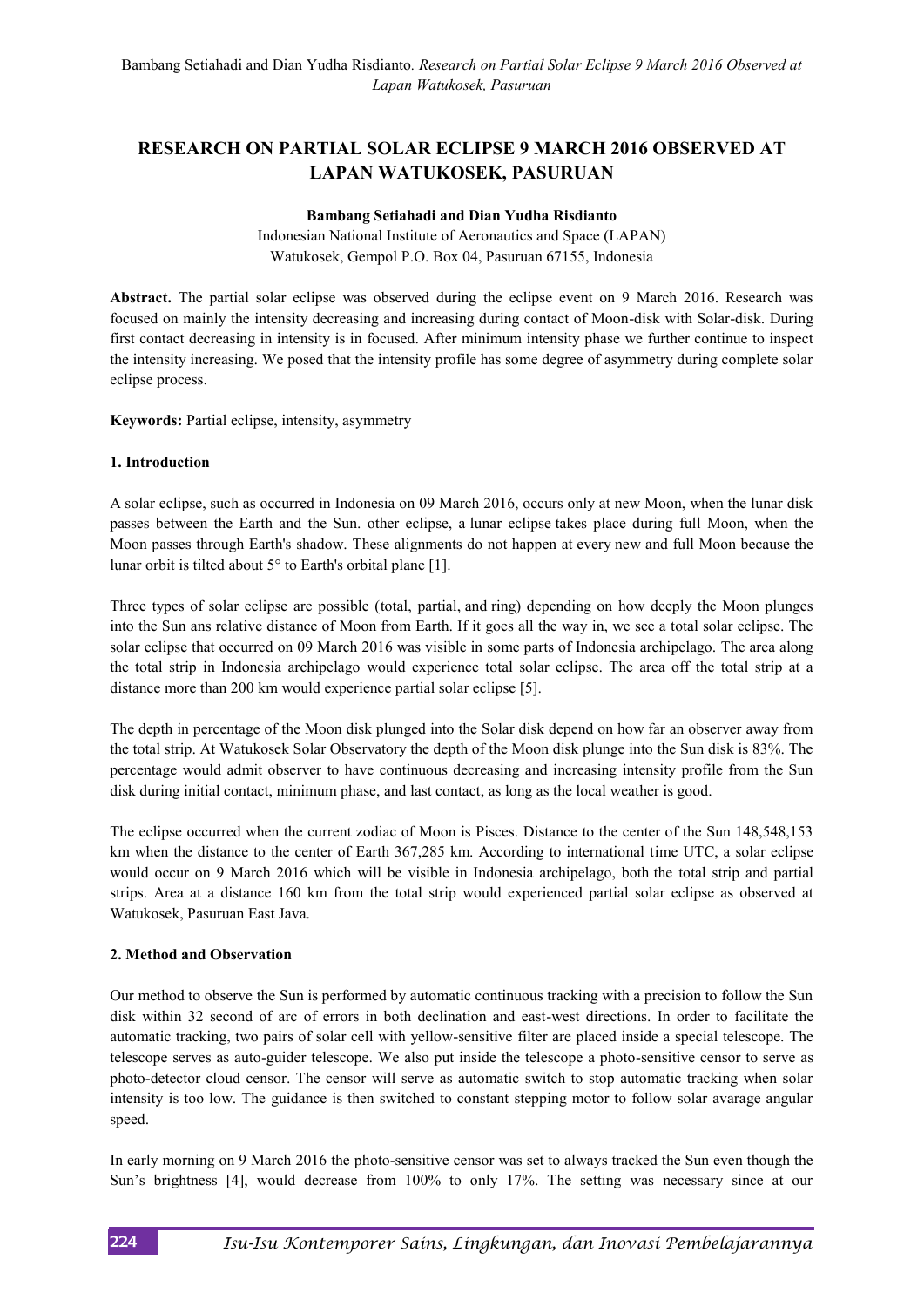# Bambang Setiahadi and Dian Yudha Risdianto*. Research on Partial Solar Eclipse 9 March 2016 Observed at Lapan Watukosek, Pasuruan*

observatory the Moon disk blocked the Sun disk up to 83% from its initial disk (see Figure 1). This setting, in some extent, is risky since sudden cloud coverage on the Sun disk will eventually stop the auto-guiding to function continuously. When this situation really happen, we track the Sun disk by a combination of manual guiding and east-west constant stepping motor.

Parallel with the auto-guider telescope is the main telescope to observe the Sun and flow the solar data images to a computer acquisition system. The stray light of the local atmosphere is reduced by HOYA G-533 green filter. The filter capable to reduce stray light of the atmosphere and at the same time to provide weak solar coronal green light during the partial solar eclipse process as well. In this paper we will not expose the weak coronal green light, since we focus to total decreasing and increasing profile during the partial solar eclipse.

The main telescope has 15 cm objective lens, but for the partial eclipse we put 6 cm aperture in front of the objective lens. The focal length is 225 cm with cube beam splitter to divide the Sun light to main CCD camera and to direct optical observation for inspection during initial setting and during cloud-covering trouble-some.



**Figure 1:** Solar Eclipse of 9 March 2016 (source: Sky and Telescope Magazine). Observation at Watukosek Solar Observation Site was around 83% moon disk coverage.

## **3. Results**

The solar partial eclipse on 9 March 2016 went-on at early morning when the sun was low on the east horizon. The first contact was at 23:20 UT on 8 March 2016 according to UT system. Or it was just 06:20 Western Indonesian Time Zone. Low elevation solar observation is always unfavorable since low elevation observation usually faced optical obstacle such as trees, buildings, gates, high voltage electric towers, and so on. More than these are the low elevation atmosphere introduces long solar optical path and the color rather reddish due to atmospherical and dusts general absorption. The dust absorps solar light in nearly all wavelenght and degrades atmospheric tranparancy. It is also introduces optical defiency since we put green filter and ND5 filter in the telescope.

During observation the local weather was variable, especially the cloud coverage, since on March the rainy season is still go on until the end of May. Other local weather disturbing components are water vapor, rain, and haze will decrease optical observation efficiency as well [3].

The local atmosphere at this site during observation was optically rather adverse. The thick cloud covered the sun disk from initial contact with moon disk 23:20 UT to 23:38 UT. Until 23:54 UT transparancy of the atmosphere became better, but still variable. At 23:54 UT became clear eventhough the transparancy was still variable. It might be due to low elevation that caught more dust and water vapor.

We reduced the intensity of the sun to  $1.0x10^{-5}$  weaker than original solar photospheric intensity by the use of neutral density filter ND5. In combination with the HOYA G-533 green filter the total reduction of solar intensity is 1.0x10-6 .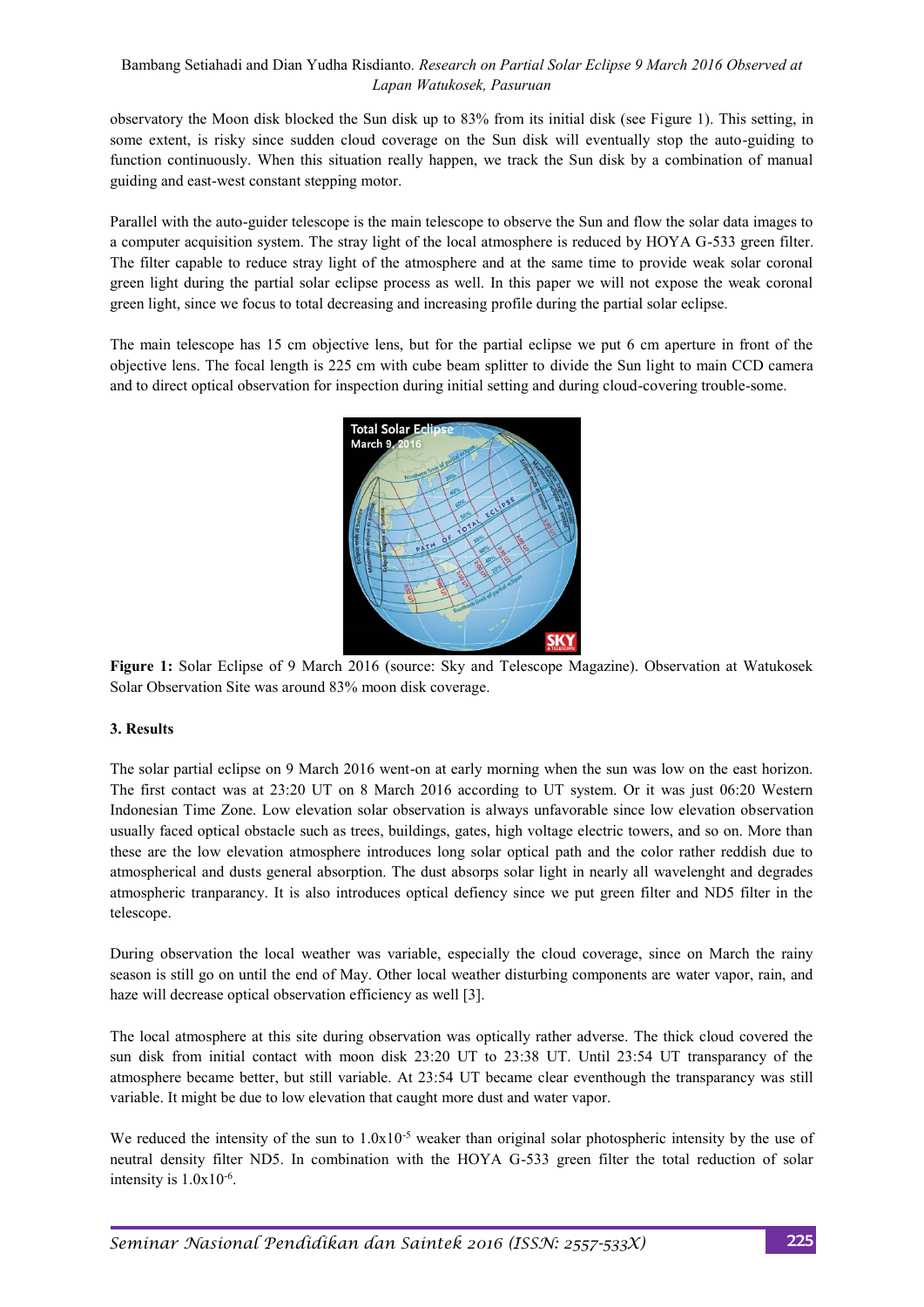# Bambang Setiahadi and Dian Yudha Risdianto*. Research on Partial Solar Eclipse 9 March 2016 Observed at Lapan Watukosek, Pasuruan*

The solar image was recorded in grey scale ranges from minimum or 0 to maximum or 255 digital intensity. The brightness solar intensity should not attain the maximum at 255 grey scale. The maximum intensity, when the sky is clear, is set at 100 in grey scale, since we anticipated the occurance of solar white flare maximum intensity not to exceed 255 grey scale.

The maximum intensity after the last contact might lay at 80 to 90 grey scale that means it is  $80x10^{-6}$  to  $90x10^{-6}$ . (see Figure 2). The minimum intensity should lay between  $0x10^{-6}$  to  $10x10^{-6}$  and it should attained at  $00:25$  UT. In fact, we had thick cloud coverage resulted very low intensity around  $9x10^{-6}$  on grey scale. At 23:29 UT the cloud seems passed over, but other clouds again blocked the sun until 23:35 UT. The clouds seem passed and the weather became better 35 minutes after assumed first contact or at 23:54 UT.

After the sky was relatively clear, the intensity seemed to follow assumed intensity decreasing due to increasing moon disk coverage (see Figure 2). It went to minimum intensity until 00:25 UT on 9 March 2016. The intensity increased after minimum since the moon disk gradually left solar disk until completely distangled at 01:39 UT. The symmetry situation is similar as pointed out in [2]. From Figure 2 it is obvious that the sky condition and the weather frequently interfere the sun light. It might interfered by dust and haze that degraded atmosphere's transparancy [3]. The total time partial eclipse is 2 hours and 17 minutes.



**Figure 2:** intensity profile during partial solar eclipse lasted within 2 hous and 17 minutes. At initial contact the thick clouds covered completely the solar disk made the intensity dropped to a minimum below 10x10-6 .

#### **4. Discussions**

Resulted intensity profile during the partial solar eclipse observed from Watukosek solar observatory is far from smooth and symmetry. These are due to variation in sky brightness and weather. Since on March the rainy season is not yet ceased. In rainy season there always clouds, water vapor or moisture and haze that degraded atmospheric optical quality.

The clouds may obscure completely the solar light during observation as exhibited on the Figure 2. The first contact of partial eclipse was completely obscured the solar intensity such that we had minimum solar intensity below 10x10-6 . After the clouds went away from the line of sight, the thin clouds and might be the combination of dust and haze still contribute to interfere optical observation.